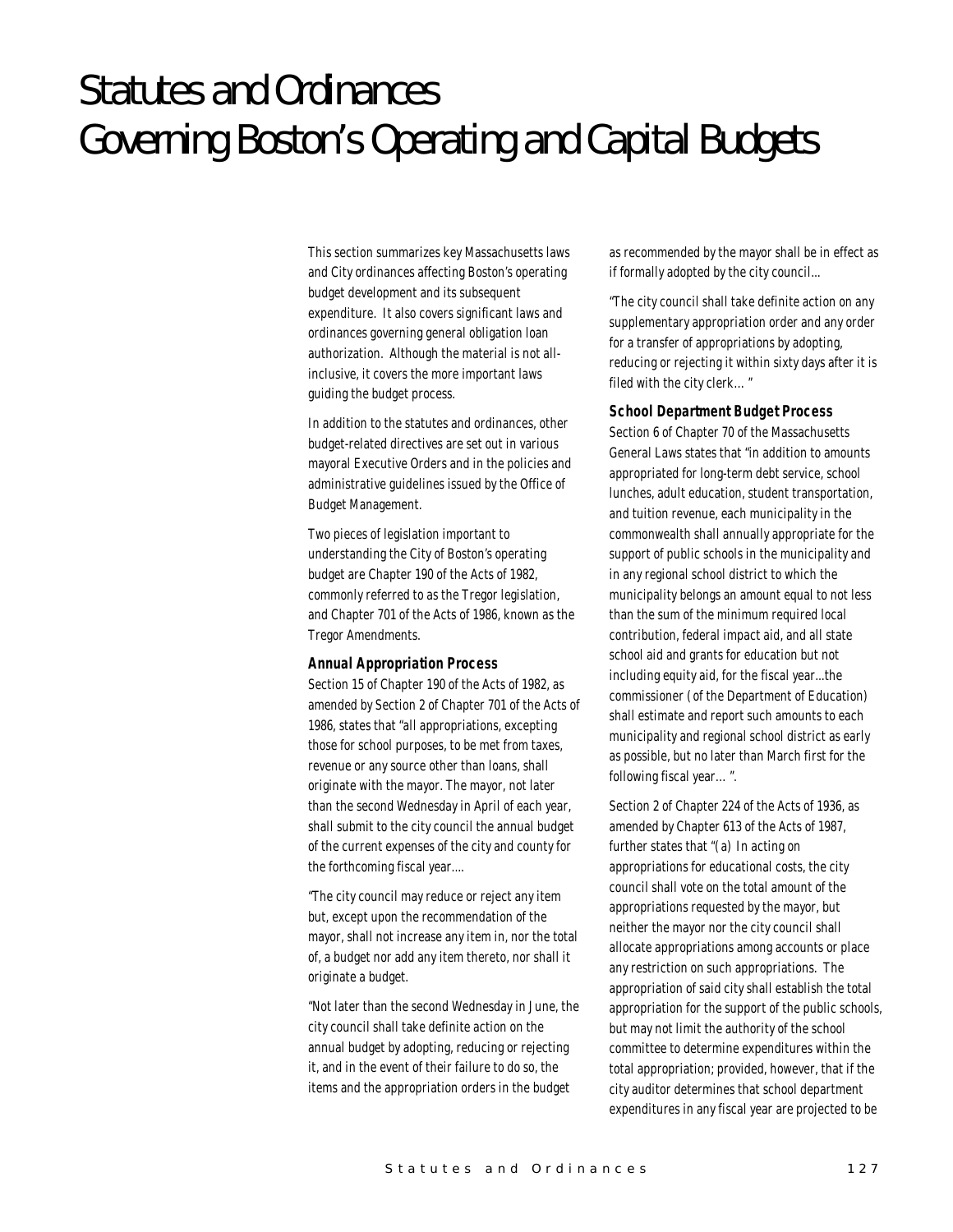in excess of total budgeted expenditures for that fiscal year, as supported by appropriation and other available funding, then the school committee shall not reallocate or transfer funds from any item in the budget for that fiscal year to fund any such projected additional expenditures.

"(b) After the fourth Wednesday of March of any fiscal year, the school committee shall not initiate or authorize any new or additional programs or categories of expenditures requiring additional unbudgeted expenditures unless such programs or categories have been incorporated and fully funded in the budget for the subsequent fiscal year. If such programs or categories have not been incorporated and fully funded in the budget for the subsequent fiscal year, they shall not be initiated or authorized until the school committee shall have amended its budget submission for the subsequent fiscal year to reduce or eliminate other costs, programs or categories in amounts equal to the projected annualized costs of the new or additional programs or categories of expenditures.

"(c) The superintendent of schools shall prepare and submit to the school committee, the city auditor and the city office of budget management, a monthly budget update report which shall detail and itemize year-to-date and projected school department expenditures and budget transfers…".

#### *School Department Financial Affairs*

Section 1B of Chapter 231 of the Acts of 1906, as amended by Chapter 613 of the Acts of 1987, notes that "(a) the school committee may delegate, in whole or in part, to the superintendent of schools the authority to approve for the school department the acceptance and expenditure of grants or gifts of funds from the federal government, charitable foundations, private corporations, individuals, or from the commonwealth, its counties, municipalities or an agency thereof, the provisions of Section 53A of Chapter 44 of the General Laws

notwithstanding. "(b) The superintendent of schools shall provide to the school committee, the city auditor and the office of budget management of the City of Boston a report, detailing the source, purpose and balance on hand of all funds received or expended

Section 2 of Chapter 231 of the Acts of 1906, as amended by Chapter 613 of the Acts of 1987, states

pursuant to subsection (a), quarterly."

that "subject to appropriations therefore, the superintendent of schools shall have the exclusive authority to make on behalf of the school committee contracts, or amendments to contracts, for the purchase or rental of equipment, materials, goods or supplies, leases of property, alterations and repairs of school property, and for professional or other services, with the exception of collective bargaining agreements and contracts for the transportation of students. All school department contracts or amendments to contracts shall otherwise conform to the requirements of the city charter of the city of Boston.

"(b) With respect to all contracts, agreements or amendments thereto made or entered into by the school department, the superintendent shall be responsible for establishing procedures for auditing and monitoring the compliance of the parties with the terms and obligations of such contracts, agreements or amendments thereto."

#### *Reserve Fund*

Section 7 of Chapter 701 of the Acts of 1986, requires the creation of an operating budget Reserve Fund to deal with "extraordinary and unforeseen expenditures." This section requires that "prior to the date when the tax rate for a fiscal year is fixed, [the City must] include in the appropriations for such a fiscal year as a segregated reserve fund a sum not less than 2 1/2 percent of the preceding year's appropriations for city and county departments, excepting the school department...

"The mayor, with the approval of the city council, may make direct drafts or transfers against such fund before the close of the fiscal year, provided that no such drafts or transfers be made before June first in any fiscal year...

"Each transfer recommended by the mayor to the city council shall be accompanied by written documentation detailing the amount of such transfers and an explanation of the reason for the transfer..."

The section also notes "the school department shall establish a segregated reserve fund of not less than one percent of the current fiscal year's appropriations to the school department within ten days of final approval of such appropriations. No expenditures may be made from this [school department reserve] fund before May first in any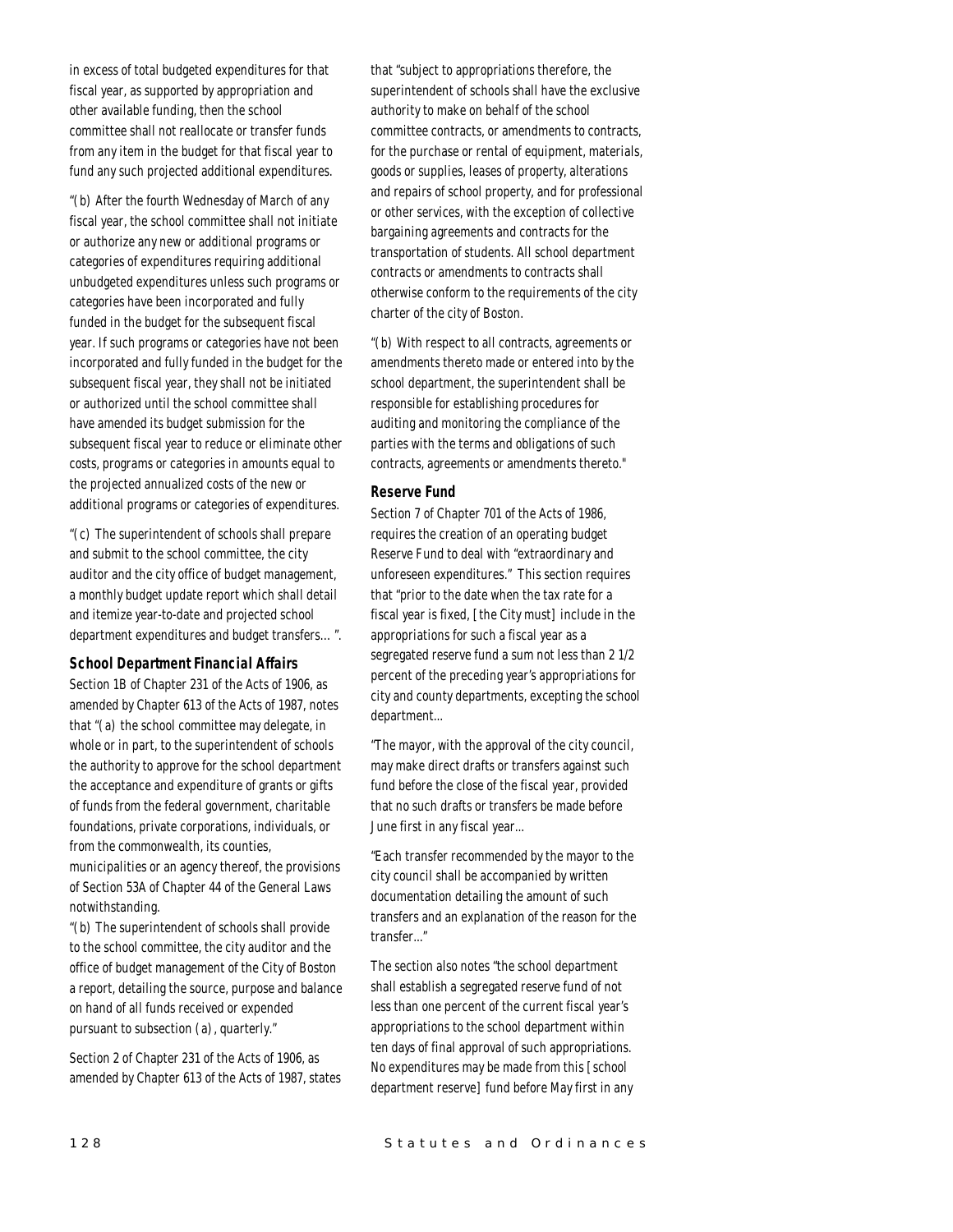fiscal year...and shall require the approval of the mayor and the city council."

## *Budget Allotment Process and Reallocations*

Section 18 of Chapter 190 of the Acts of 1982, as amended by Sections 8 and 9 of Chapter 701 of the Acts of 1986, requires that "on or before August first of each year, or within ten days of the annual appropriation order for such fiscal year, whichever shall occur later, the city or county officials in charge of departments or agencies, including...the school department, shall submit to the city auditor, with a copy to the city clerk...an allotment schedule of the appropriations of all personnel categories included in said budget, indicating the amounts to be expended by the department or agency for such purposes during each of the fiscal quarters of said fiscal year."

The school department's allotment may not be greater than 20 percent for the first quarter and 30 percent in each of the remaining three quarters. Allotments for city and county agencies may not exceed 30 percent for first or second quarters or be less than 21 percent for the third and fourth quarters.

In addition, "whenever the city auditor determines that any department or agency, including the school department, will exhaust or has exhausted its quarterly allotment and any amounts unexpended in previous quarters, he shall give notice in writing to such effect to the department head, the mayor and the city clerk, who shall transmit the same to city council.

"The mayor, within seven days after receiving such notice, shall determine whether to waive or enforce such allotment. If the allotment...is waived or not enforced...the department or agency head shall reduce the subsequent quarter's allotments appropriately and the director of administrative services, within seven days, shall state in writing to the city council and the city clerk what reductions in each subsequent quarter's allotment will be taken or what reallocations or transfers will be made to support the spending level in each subsequent quarter's allotment. If the allotment for such quarter is enforced and not waived, thereafter the department shall terminate all personnel expenses for the remainder of such quarter...

No personal expenses earned or accrued, within any department, shall be charged to or paid from such department's or agency's allotment of a subsequent quarter without approval by the mayor, except for subsequently determined retroactive compensation adjustments.

"Approval of a payroll for payment of wages, or salaries or other personnel expenses which would result in an expenditure in excess of the allotment shall be a violation by the department or agency head...

"To insure that the overall city and county spending program remains in balance, the mayor may reallocate no more than three million dollars of non-personnel appropriations other than school appropriations during a fiscal year to other departmental purposes provided that in no department from which appropriations have been reallocated in accordance with this section shall any transfers be made...from personal services to non-personal services, except with the approval of a two-thirds vote of city council, if such transfer would require the layoff of departmental personnel, who have been permanently appointed to a position in the department...

"No reallocation may be made under this section after April fifteenth in any fiscal year.

"A list of each reallocation made by the mayor shall be transmitted to the city council and the city clerk by the city auditor by April thirtieth in any fiscal year. In each case, the report shall state the accounts from which the transferred funds were taken and the accounts to which the funds were reallocated, and the reasons therefore."

#### *Transfer of Appropriations*

Section 23 of Chapter 190 of the Acts of 1982, as amended by Section 3 of Chapter 701 of the Acts of 1986, states that "after an appropriation of money has been made...no transfer of any part of the money thus appropriated, between such department or office and another department or office, shall be made, except in accordance with and after the written recommendation of the mayor to the city council, approved by a vote of two-thirds of all the members of the city council, provided that the city auditor, with the approval in each instance of the mayor, may make transfers, other than for personal services, from any item to any other item within the appropriations for a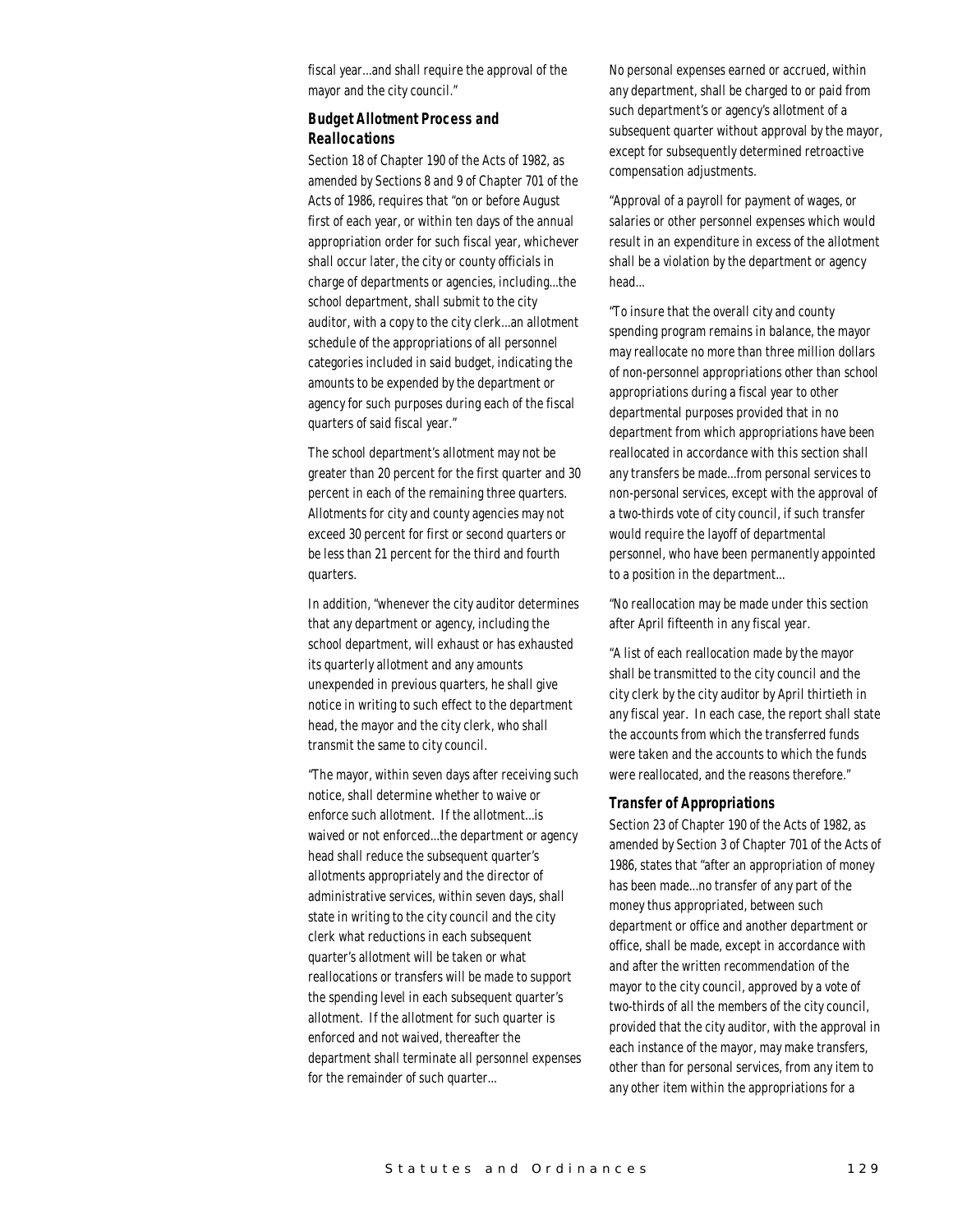department, division of a department or county office.

"After the close of the fiscal year, the city auditor may, with the approval of the mayor in each instance, apply any income, taxes and funds not disposed of and make transfers from any appropriation to any other appropriation for the purpose only of closing the accounts of such fiscal year, provided further that the city auditor within seventy days after the close of the fiscal year, shall transmit to city council and the city clerk a report listing what income, taxes, or funds were applied and what transfers were made and the reasons therefore."

## *Penalty for Overspending Budget*

Section 17 of Chapter 190 of the Acts of 1982 (Tregor) states that "no official of the city or county except in the case of extreme emergency involving the health and safety of the people or their property, shall expend intentionally in any fiscal year any sum in excess of the appropriations duly made in accordance with law, nor involve the city in any contract for the future payment of money in excess of such appropriations...

"Any official who violates the provisions of this section shall be personally liable to the city for any amounts expended intentionally in excess of an appropriation to the extent the city does not recover such amounts from the person to whom paid..."

## *Appropriation Restrictions*

Section 10 of Chapter 701 of the Acts of 1986, requires that "the mayor and city council shall appropriate for the hospitalization and insurance account an amount not less than the average of the past three years actual expenditures from those accounts. The city auditor shall certify, in writing to the board of assessors that adequate funds are provided in the operating budget for existing collective bargaining contracts..."

Restrictions on the Use of Proceeds from the Disposition Of Surplus Property - Section 24 of Chapter 190 of the Acts of 1982, as amended by Section 4 of Chapter 701 of the Acts of 1986, requires that "proceeds from the disposition of any surplus property … shall be deposited in a separate fund which shall be known as the Surplus Property Disposition Fund, and shall be used only as follows: (1) the amount equivalent to the debt

incurred, and interest paid or payable thereon, as a result of the acquisition or improvement from time to time of the property shall be used only for purposes for which the city is authorized to incur debt for a period of ten years or more and (2) all proceeds in excess of such amount shall be credited to the capital fund of the city unless the city council by a majority vote determines with the approval of the mayor to credit such proceeds to the general fund of the city."

## *Duties of Supervisor of Budgets*

City of Boston Code Ordinance 5, section 5 states that "the supervisor of budgets shall, under the direction of the mayor and in consultation with the director of administrative services, prepare in segregated form the annual and all supplementary budgets...and shall report to the mayor on all subsequent revisions of the items in any budget...

"The supervisor of budgets shall also prepare...all transfer orders...

"The supervisor of budgets shall further prepare...the form of estimate sheets to be used by each officer, board and department, and each division of a department for which the city appropriates money, and the form of monthly report of such officer, board and department, and each division thereof, showing expenditures to date of all appropriations by item.

"The supervisor of budgets shall, in addition, have the powers and perform the duties conferred or imposed on the budget commissioner by any statute other than Section 56 of Chapter 35 of the General Laws."

#### *Convention Center Legislation*

Chapter 152 of the Acts of 1997, the Convention Center Legislation, authorized the development and construction of a convention center in Boston.

Under this legislation and through the joint efforts of the Boston Redevelopment Authority (BRA) and Massachusetts Convention Center Authority (MCCA), the new Boston Convention and Exhibition Center (BCEC) has been developed and constructed on a 60-acre site in South Boston. The facility, which opened in June 2004, includes 516,000 square feet of contiguous exhibition space, has made Boston a major competitor for larger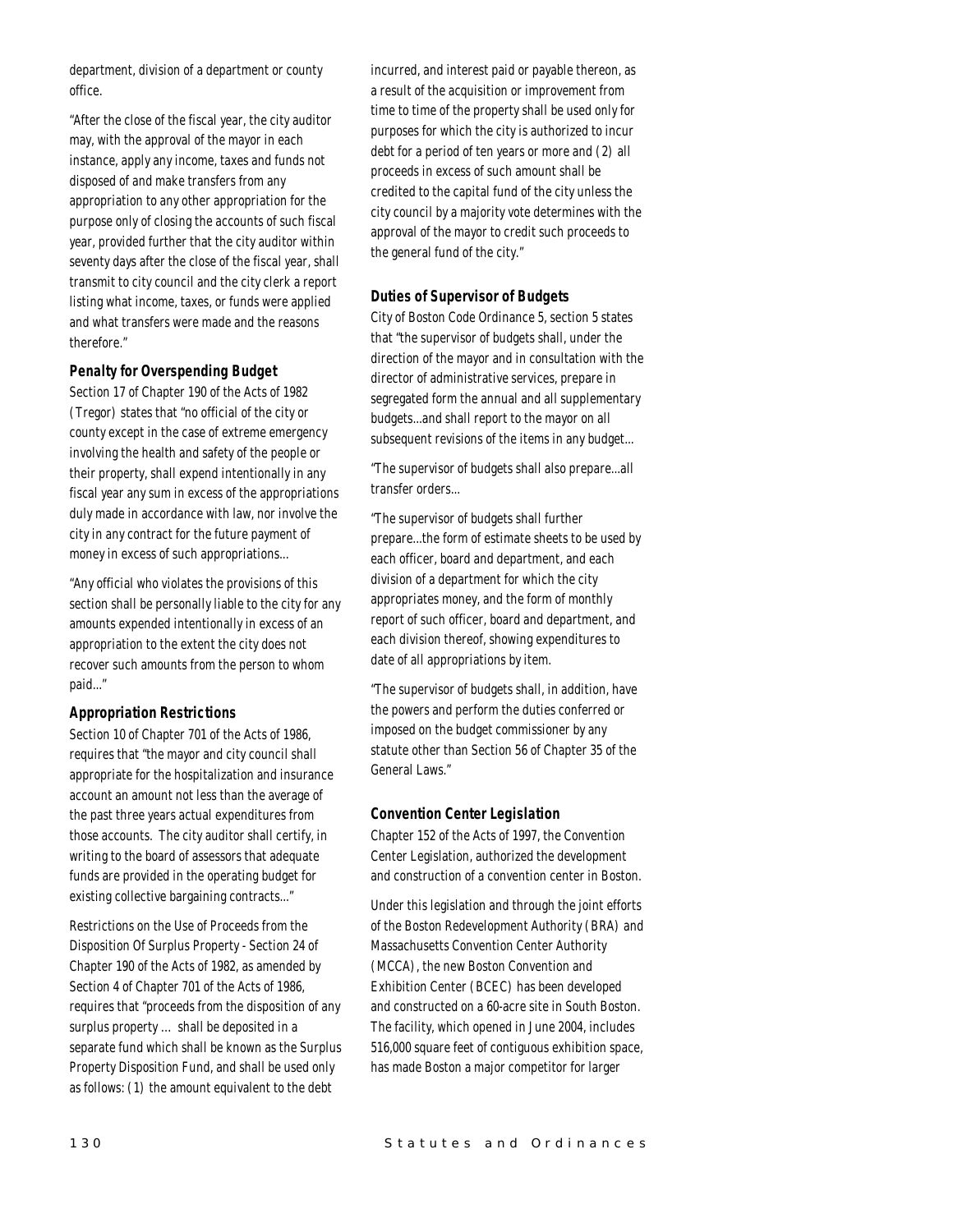international and national convention and exhibition business.

The City's share of the BCEC development expense (100% of site acquisition, a portion of site preparation) was partly funded with long-term bonds. Until the bonds are fully paid in 2027, certain revenues will continue to be deposited into the City's convention center fund to the extent required for paying the debt service.

#### *Contracting Procedures*

Chapter 262 of the Acts of 1998, as amended, states that all contracts made by any department of the City of Boston having power to incur such obligations where said obligations are to be paid for wholly from the City's treasury, shall, when the amount involved is \$10,000 or more, be in writing and be approved by the mayor.

#### *Pension Funding COLAs*

To aid municipalities dealing with property tax reduction due to Proposition 2 ½, the state began assuming the cost for local pension COLAs as of 1981. During the FY97 budget process, the state clearly stated it would not fund local pension COLAs in subsequent years. Local systems, including the State-Boston Retirement System, have had retiree COLAs funded at the municipal level since FY99. The state, however, remains obligated to pay for local pension COLAs awarded between FY81 and FY97. The COLA is set each year at the CPI or an amount up to, but not greater than 3% on the first \$12,000 of a retiree's annual payment.

#### *Boston Public Health Act of 1995*

The Boston Public Health Act of 1995 (Chapter 147) established a new, comprehensive health care system to meet the challenges of a rapidly changing health care environment. Chapter 147 abolished the Department of Health & Hospitals and established the Boston Public Health Commission (BPHC) in its place. With City Council approval, the legislation allowed the City to merge or consolidate the operations and assets of the hospitals with the Boston University Medical Center Hospital.

The law requires the City to set the budget equal to the amount, if any, by which the projected expenditures exceed revenues and the net cost of public health services. If there is a net cost of

public health services, the budget is subject to mayoral review and approval. The mayor may approve or reject and return the budget to the BPHC. If the budget is accepted, the mayor shall include the net cost of public services in the City's annual budget and may submit supplementary appropriations as needed. The BPHC must adopt its budget no later than the second Wednesday in June.

## *Classification of City Debt*

Pursuant to the Bond Procedure Act of 1983, all indebtedness of the City, other than certain special obligation bonds, constitutes general obligation indebtedness of the City for which its full faith and credit are pledged and for the payment of which all taxable property in the City is subject to ad valorem taxation without limit as to rate or amount. Pursuant to the 1982 Funding Loan Act and the Bond Procedure Act of 1983, general obligation bonds of the City may also be secured by a pledge of specific City revenues pursuant to covenants or other arrangements established under a trust or other security agreement. In addition, special obligation bonds of the City may be issued and be payable from and secured solely by a pledge of specific revenues derived from a revenue-producing facility of the City. Indebtedness of the City may also be classified by the nature of the City's obligation for the payment of debt service, depending on whether such debt is a direct obligation of the City or is an obligation of another governmental entity for the payment that the City is indirectly obligated.

## *Direct Debt*

Direct debt of the City consists principally of the City's outstanding general obligation bonds for which the City's full faith and credit are pledged and for the payment of which all taxable property in the City is subject to ad valorem taxation without limit as to rate or amount. The City's direct indebtedness does not include special obligation debt which may be secured solely by a pledge of specific revenues derived from a revenue-producing facility of the City or for which the payment of which the City's obligation is subject to annual appropriation.

The City's special obligation indebtedness outstanding as of April 1, 2008 consists of the City's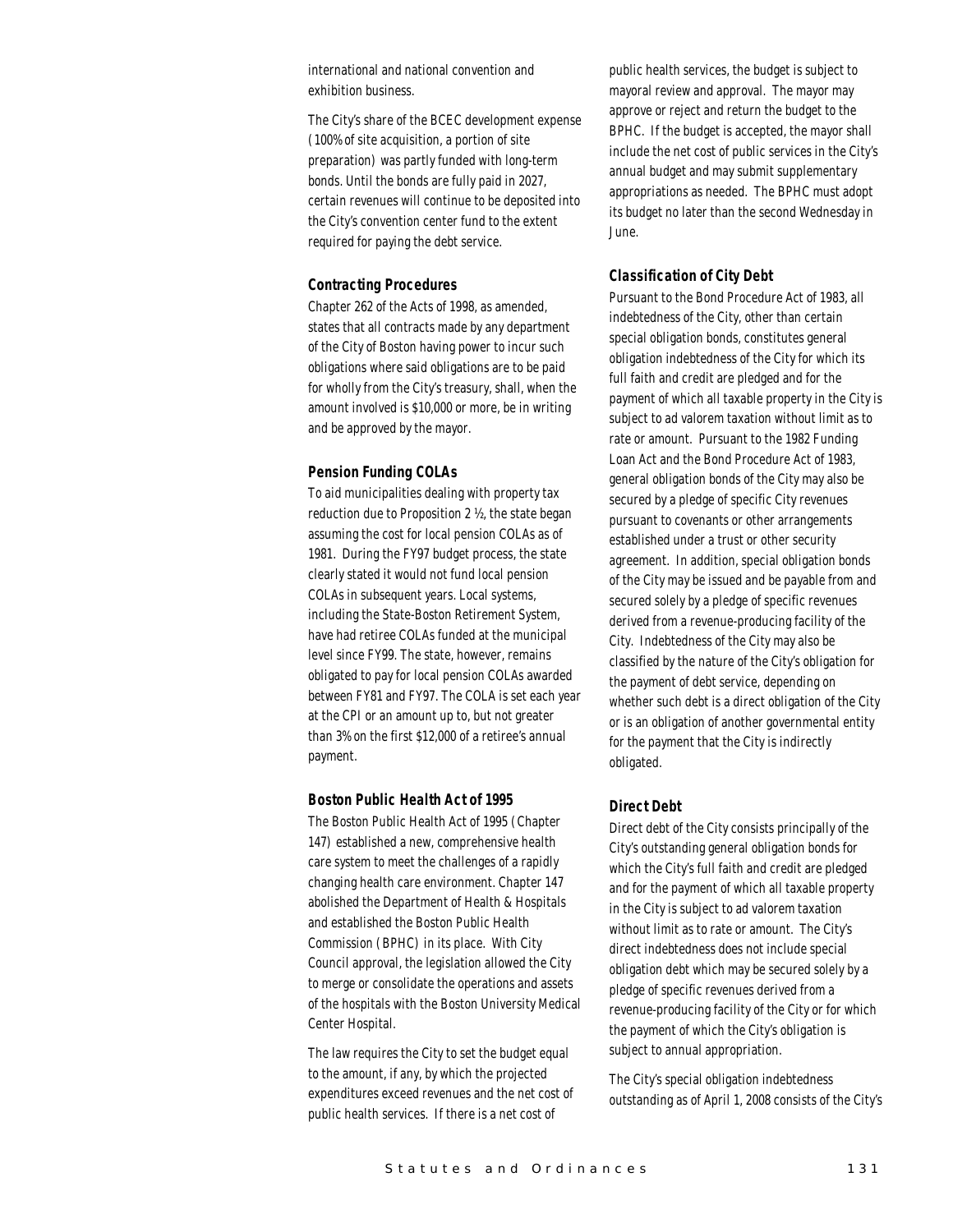Special Obligation Refunding Bonds of \$127.8 million, Boston City Hospital Issue dated August 15, 2002 issued in order to refund the City's Revenue Refunding Bonds, Boston City Hospital (FHA Insured Mortgage), Series B, dated June 1, 1993 of which \$94.8 million is outstanding as of April 1, 2008, and the Special Obligation Bonds of \$116.9 million Convention Center Loan, Act of 1997 of which \$103.7 million is outstanding as of April 1, 2008. For further discussion of the mechanics of the Special Obligation Refunding Bonds, please refer to the City's most recent Official Statement dated March 20, 2008.

## *Secured Indebtedness*

In addition to authorizing the City to secure its indebtedness with letters of credit, the Funding Loan Act of 1982, and the Bond Procedure Act of 1983, empower the City to secure any of its indebtedness issued under any general or special law by a pledge of all or any part of any revenues that the City received from or on account of the exercise of its powers. Examples include taxes (such as real property taxes), fees payable to or for the account of the City, and receipts, distributions, and reimbursements held or to be received by the City from the Commonwealth that are not restricted by law for specific purposes. Currently, the City does not have any outstanding bonds secured by such a pledge. The City, however, reserves the right in the future to issue bonds, notes or other obligations secured by various revenues of the City or by letters of credit.

## *Bond Procedure Act of 1983*

In 1983, the City Council passed and the Mayor signed a home rule petition to the state legislature that enacted Chapter 643 of the Acts of 1983 of the Commonwealth. This act, formally entitled the City of Boston Bond and Minibond Procedure Act of 1983, is referred to as the Bond Procedure Act of 1983. In 1984, the legislation modified various procedural restrictions related to the City's issuance of indebtedness. Such modifications provide, among other things, more flexible schedules for repaying debt principal, the issuance of variable rate bonds, term bonds and bonds redeemable at the option of the bondholder, and authorization for the sale of bonds at a discount. The legislation also provides the City with the

authority to issue bonds in an amount up to \$5 million in any one fiscal year and notes in an amount outstanding at one time of up to five percent of the prior year's property tax levy. Each bond and note is issued in a denomination less than \$5,000 (known as minibonds and mininotes). In addition, the legislation authorizes the issuance of refunding bonds and grant anticipation notes, as well as restating the investment powers of the City and the extent to which city bonds are legal investments for certain entities.

The Bond Procedure Act of 1983 also reaffirms provisions of state law, indirectly affected by Proposition 2 ½. This law requires that the City's annual tax levy must include the debt and interest charges that are not otherwise provided for as well as all general obligation indebtedness of the City regardless of the date of issue.

In addition to modifications to the procedures related to the City's general obligation indebtedness, the legislation authorizes the City to finance revenue-producing facilities with special obligation bonds payable from and secured solely by a pledge of facility revenues. Under this act, the City may also issue general obligation bonds secured by the pledge of specific city revenues and finance projects that otherwise could be financed by bonds, lease, lease-purchase or sale-leaseback agreements. The Bond Procedure Act of 1983 was amended in August 1991 to provide, among other things, for increased flexibility in establishing debt principal amortization schedules.

#### *Authorization of Direct Debt; Debt Limits*

All direct debt of the City requires the authorization of the city council and approval of the mayor. If the mayor should veto a loan order passed by the city council, the charter of the City provides that the loan order is void and may not be passed over the mayor's veto. Authorization of bonds under a loan order of the city council includes, unless otherwise provided in the loan order, the authorization to issue temporary notes in anticipation of such bonds. Under the Bond Procedure Act of 1983, temporary notes in anticipation of bonds, including any renewals thereof, must mature within two years of their issue dates.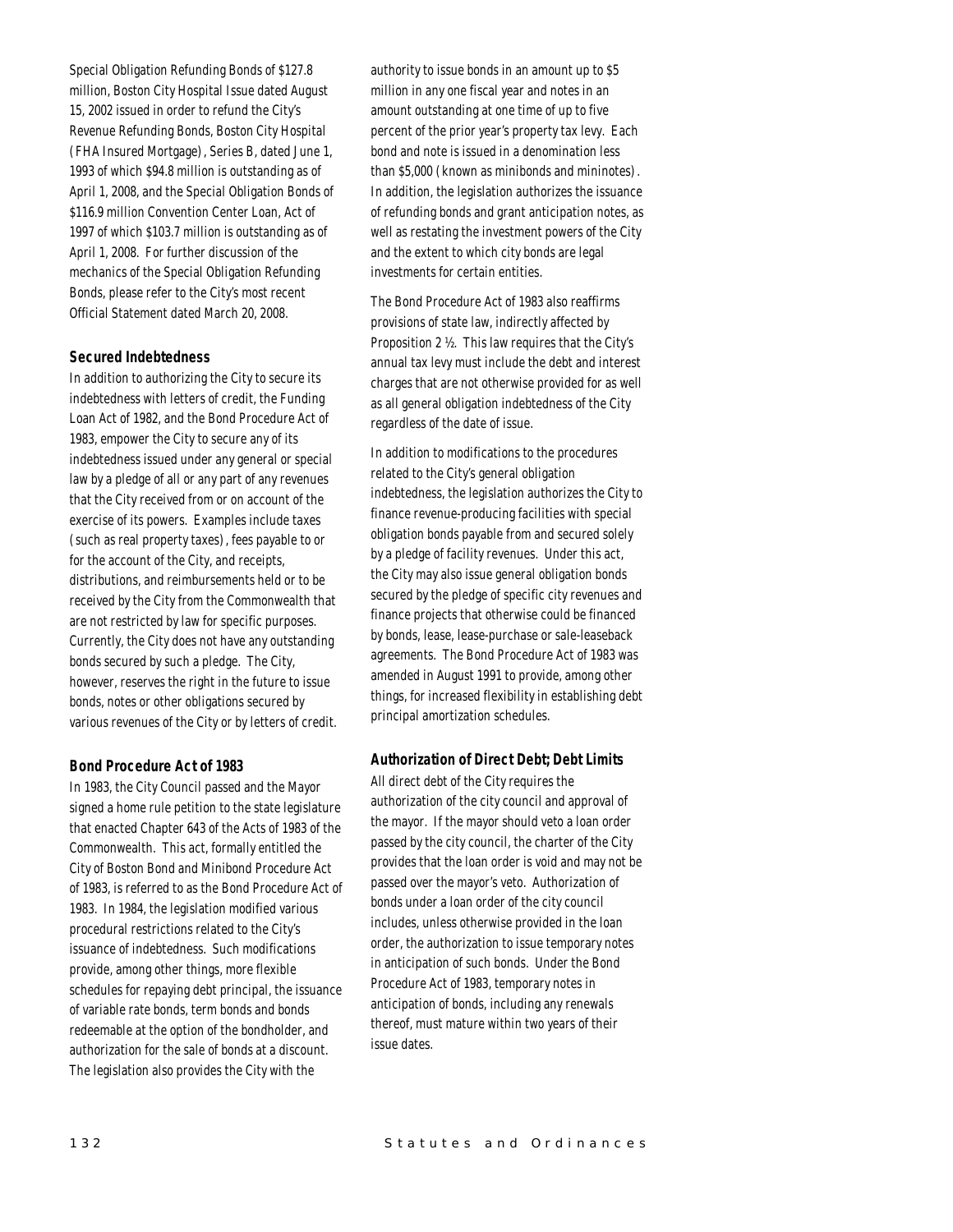The laws of the Commonwealth provide for a statutory debt limit for the City consisting of a debt limit and a double debt limit. The debt limit is 5.0 percent of the assessed valuation of taxable property in the City as last equalized by the state Department of Revenue and the double debt limit is 10.0 percent. The most recent Equalized Valuation ("EQV") of taxable property in the City approved on January 31, 2007 for use until January 30, 2009, or until a new EQV is established by the state legislature, stands at \$87.75 billion. Based on the current EQV, the City's debt limit is \$4.39 billion and its double debt limit equals \$8.78 billion. The City may authorize debt up to its debt limit without state approval. The City may authorize debt over the debt limit up to the double debt limit with the approval of a state board composed of the State Treasurer and Receiver General, the State Auditor, the Attorney General and the Director of Accounts, or their designees. As of April 1, 2008, the City has outstanding debt of \$709.6 million subject to the debt limit, and authorized but unissued debt subject to the debt limit of \$477.9 million. Based on the City's current debt limit of \$4.39 billion, the City has the capacity to authorize an additional \$3.20 billion of debt as of April 1, 2008.

There are many categories of general obligation debt exempt from the general debt limit (although authorization of such debt is subject to various specific debt limits, specific dollar limitations or state approval). Among others, these exempt categories include temporary loans in anticipation of current and in anticipation of reimbursements or other governmental aid, emergency loans, loans exempted by special laws, certain school bonds, and bonds for housing and urban and industrial development. The latter bonds are subject to special debt limits ranging from 0.5% to 10% of equalized valuation depending on purpose. On April 1, 2008, the City has \$202.5 million in outstanding debt exempt from the general debt limit and \$87.5 million in authorized but unissued debt exempt from the general debt limit.

#### *Related Authorities and Agencies*

In addition to direct and indirect indebtedness of the City, the City and certain agencies and commissions related to the City are authorized by law to issue obligations that are solely a debt of the agency or commission issuing the obligations

or are payable solely from revenues derived from projects financed by such debt. Except as described below, such obligations are not a debt of the City.

The Boston Public Health Commission is an independent corporate and political subdivision of the Commonwealth created in June 1996 as the successor to the City's Department of Health and Hospitals (DHH). Effective July 1, 1996, all powers and functions of DHH and THH (Trustees of Health & Hospitals) were transferred to the commission. In addition, the commission assumed all assets and liabilities of the City allocated to DHH. At its inception, the Commission also assumed responsibility for paying the City an amount equal to current debt service on all outstanding general obligation bonds of the City issued for public health and hospital purposes. Such bonds were outstanding on April 1, 2008 in the aggregate principal amount of \$7.0 million. These bonds are the City's general obligations whose outstanding amount is shown on the City's debt statement. The commission has also assumed responsibility for paying the current debt service on the City's Special Obligation Refunding Bonds dated August 1, 2002 for Boston City Hospital, which were issued to refund bonds that first financed the project in 1993. Such bonds are outstanding on April 1, 2008 in the aggregate principal amount of \$94.8 million.

The Boston Water and Sewer Commission (BWSC) is an independent political and corporate subdivision of the Commonwealth created 1977. At its inception, BWSC assumed responsibility for the operation of the City's water and sewer systems and for paying to the City an amount equal to current debt service on all outstanding bonds the City issued for water and sewer purposes. All debt service for such bonds has been paid. The City is not obligated on bonds issued by the Commission.

The Economic Development and Industrial Corporation of Boston (EDIC) is a political and corporate entity of the Commonwealth consisting of five members who are also appointed as members of the Boston Redevelopment Authority (BRA). EDIC has a variety of powers to assist industrial development projects in the City. EDIC is not authorized to issue debentures in excess of \$5 million secured solely by the credit and properties of EDIC and revenue bonds secured by